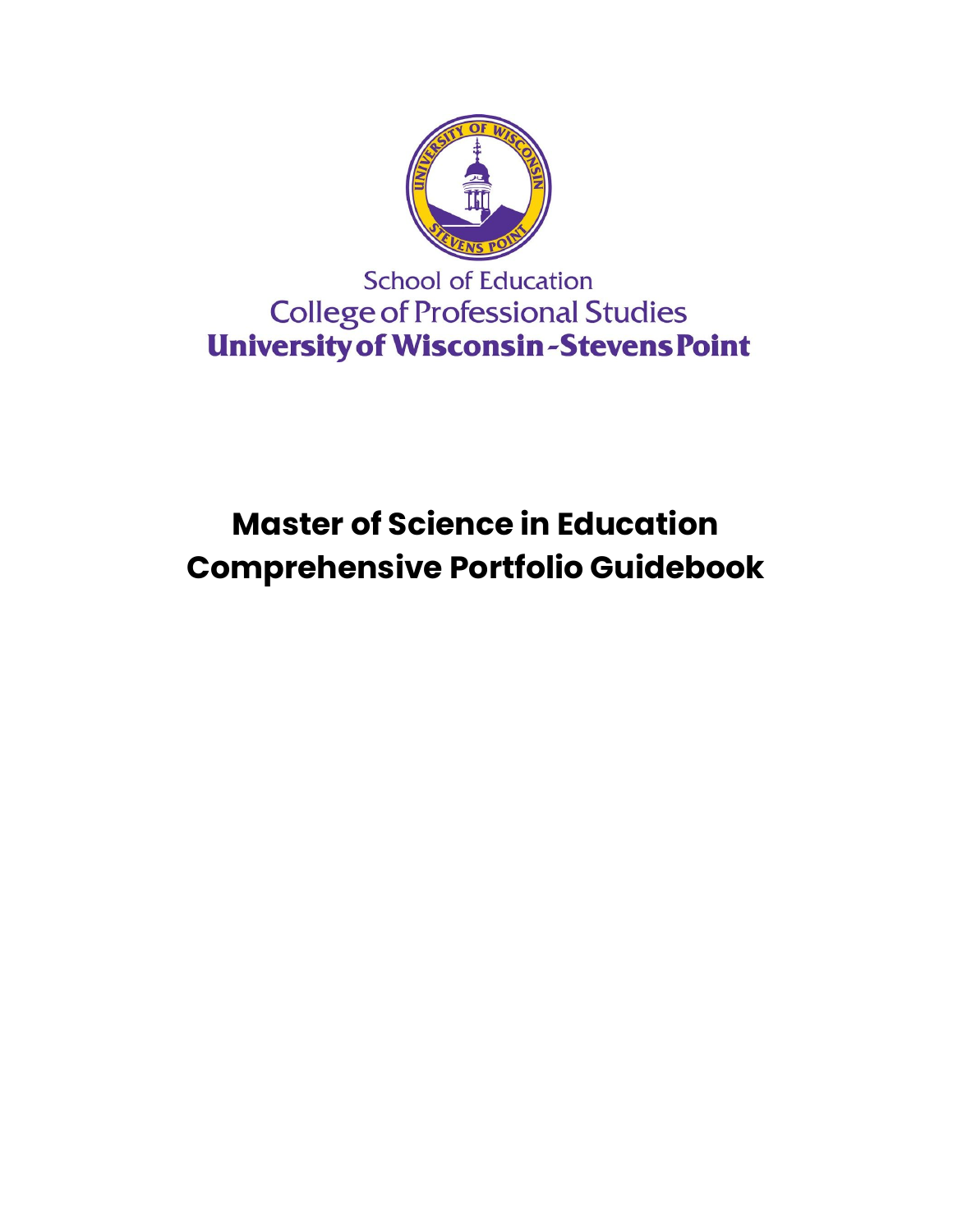# **Table of Contents**

| <b>Portfolio Rationale</b>               | $\mathbf{3}$ |  |
|------------------------------------------|--------------|--|
| <b>Program Outcomes</b>                  | $\mathbf{3}$ |  |
| <b>Program Goals</b>                     | 3            |  |
| <b>Portfolio Components</b>              | 4            |  |
| <b>Portfolio Format and Due Dates</b>    | 5            |  |
| <b>Example of Portfolio Format</b>       | 5            |  |
| <b>Comprehensive Portfolio Tutorial</b>  | 5            |  |
| <b>Examples of Artifacts</b>             | 5            |  |
| <b>Portfolio Evaluation</b>              |              |  |
| <b>Appendix A: Links to Forms</b>        |              |  |
| <b>Appendix B: Courses and Artifacts</b> |              |  |
| <b>Comprehensive Portfolio Rubric</b>    |              |  |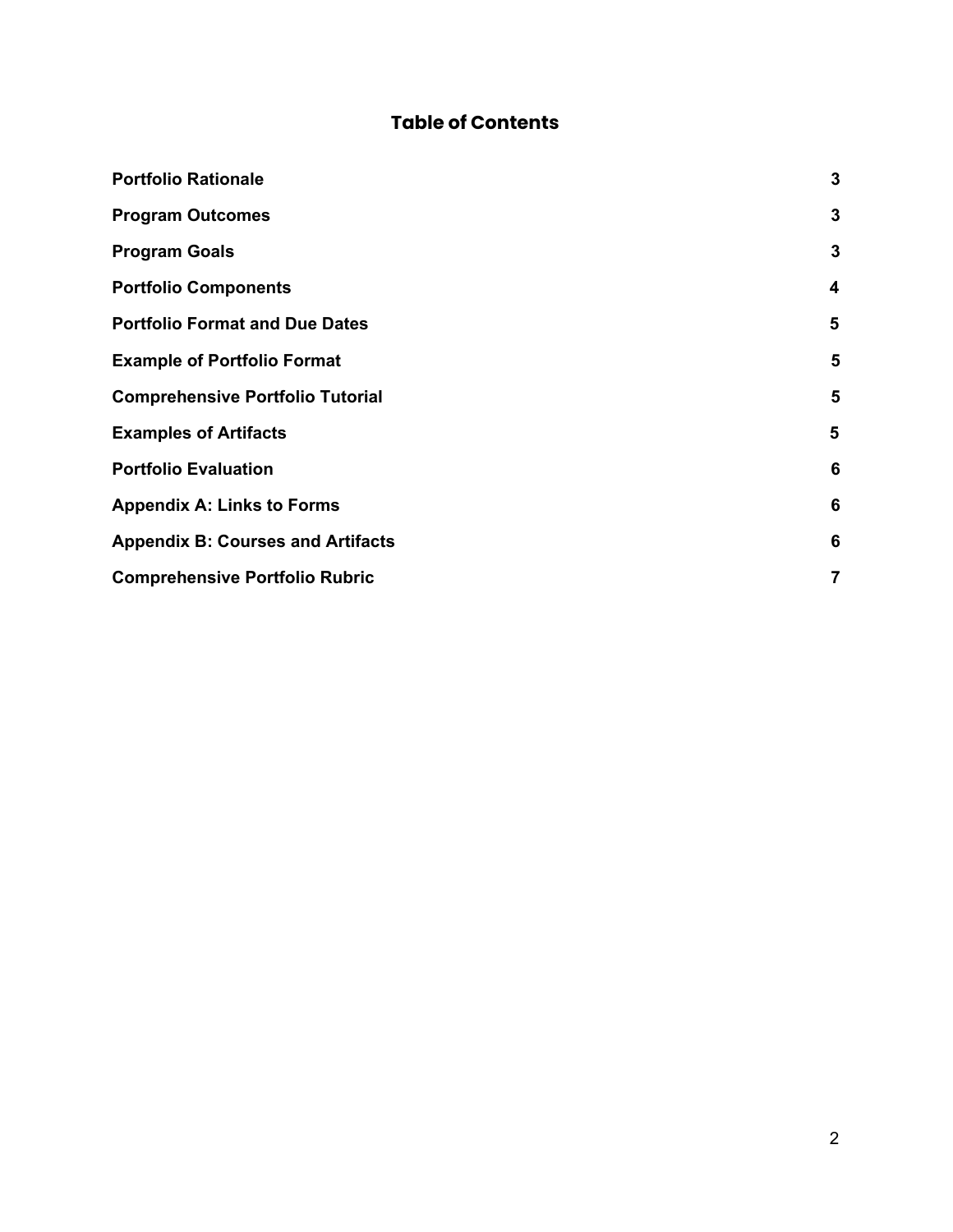# <span id="page-2-0"></span>**Portfolio Rationale**

During their final academic term of their program, master's degree candidates who are not completing a thesis must submit a comprehensive portfolio. This portfolio will include artifacts and reflections from coursework in the program. It allows students to develop an organized collection of work and thinking that demonstrate content mastery, growth, and evidence that candidates are self-directed and reflective practitioners. Portfolio development is an ongoing process and should be developed through the master's candidates educational program. The portfolio must meet the criteria outlined in this guidebook.

# <span id="page-2-1"></span>**Program Outcomes**

Master's degree graduates will demonstrate:

1. The application of graduate-level knowledge in core and research areas, as well as in the chosen emphasis area or, if seeking a general Master's degree with no emphasis area, electives.

2. The ability to integrate content knowledge into curricular, instructional, and assessment strategies for students at different educational levels or in the Master's student applicable professional area.

3. The ability to formulate, implement, and sustain evidence-based practices in an educational or professional environment.

# <span id="page-2-2"></span>**Program Goals**

Program goals are skills necessary to achieve the program outcomes. Master's degree graduates will be able to:

- 1. Self-direct their personal and professional growth.
- 2. Respond effectively to differences, equity and diversity, and global learning communities.
- 3. Align content, pedagogy, and knowledge of students to engage and guide learners as they achieve developmentally appropriate objectives.
- 4. Improve practice through critical self-reflection, self-assessment, and applied research.
- 5. Work collaboratively with colleagues, professionals, parents, guardians, families and individuals.
- 6. Demonstrate skills representative of an educational leader.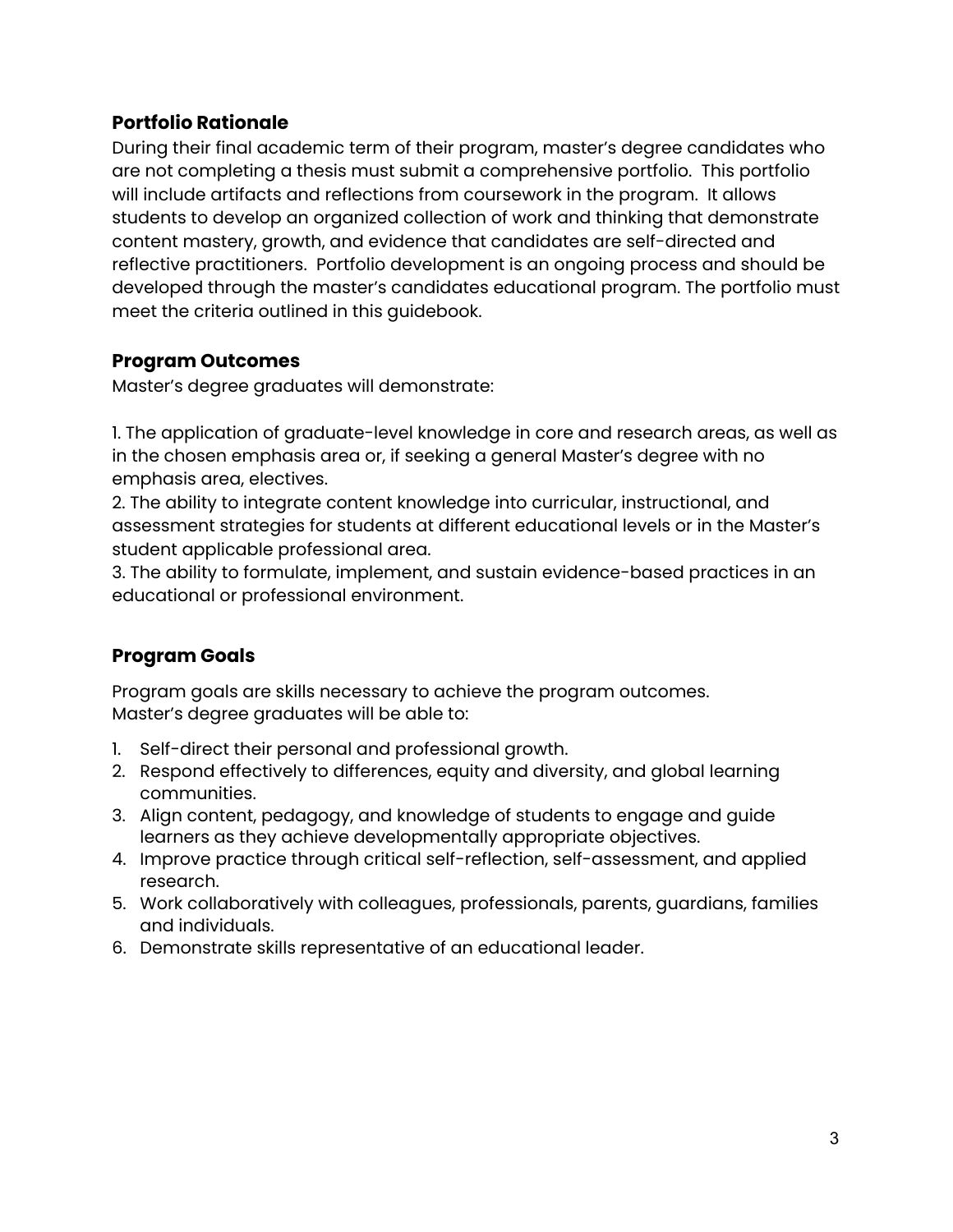# <span id="page-3-0"></span>**Portfolio Components**

The portfolio must be submitted in electronic format either as a Google Site or as a Google Doc. Evidence can include audio/video reflections in addition to written work. The portfolio must be viewable in two hours or less. Please follow the guidelines listed below and include all components.

#### **1. Table of Contents**

Use page numbers to define each section.

#### **2. Graduation Plan**

Graduation plan will include a list of all graduate courses taken as part of the degree. This should have been maintained throughout your program. The template is located **[HERE.](https://drive.google.com/open?id=1M_deMcnLAJrmZGGLU9P62EcTZdiVziLSiQr--O6OluI)** 

#### **3. Program Evaluation Form**

A link to your evaluation of the courses you took in the program. (Click the link below for the template.)

Program [Evaluation](https://docs.google.com/spreadsheets/d/1Pre6tJLF6PMyX6O1Yo8YVpwL2qYzR0siWPLvWxtVOXg/copy) Form

#### **4. Personal Statement**

Describe your personal and professional growth throughout your Master's degree program.

#### **3. Program Goals Reflection**

Include a two-page reflection summarizing how the program goals have been met. Your reflection should answer the following questions. "How have you achieved the six program goals? How do you, or how will you implement the goals within your current or future work?"

# **6. Program Outcomes Cover Sheet**

Include a link to your program outcomes cover sheet which indicates alignment between artifacts and program outcomes. (Click the link below for the template.)

Program [Outcomes](https://docs.google.com/spreadsheets/d/1q__Df47EhMZLocf8p8sLzoR1fK74t_PLShbmBsJyvi4/copy) Cover Sheet

# **7. Artifacts**

● Include artifacts from five courses demonstrating mastery of the program outcomes.

**Outcome 1:** Include at least one artifact.

**Outcome 2:** Include at least two artifacts.

**Outcome 3:** Include at least two artifacts. One of the artifacts from Outcome 3 can be from a classroom/work environment and not developed for a course, however includes in the reflection which course(s) provided the foundational knowledge for the development of the artifact.

- Three of the artifacts must be from Core or Research courses.
- Two of the artifacts must be from the area of emphasis or electives.
- Additional artifacts are permitted.
- If artifacts include any type of student identifying information (photo of face, video or audio recording of voice, or written work) of minors,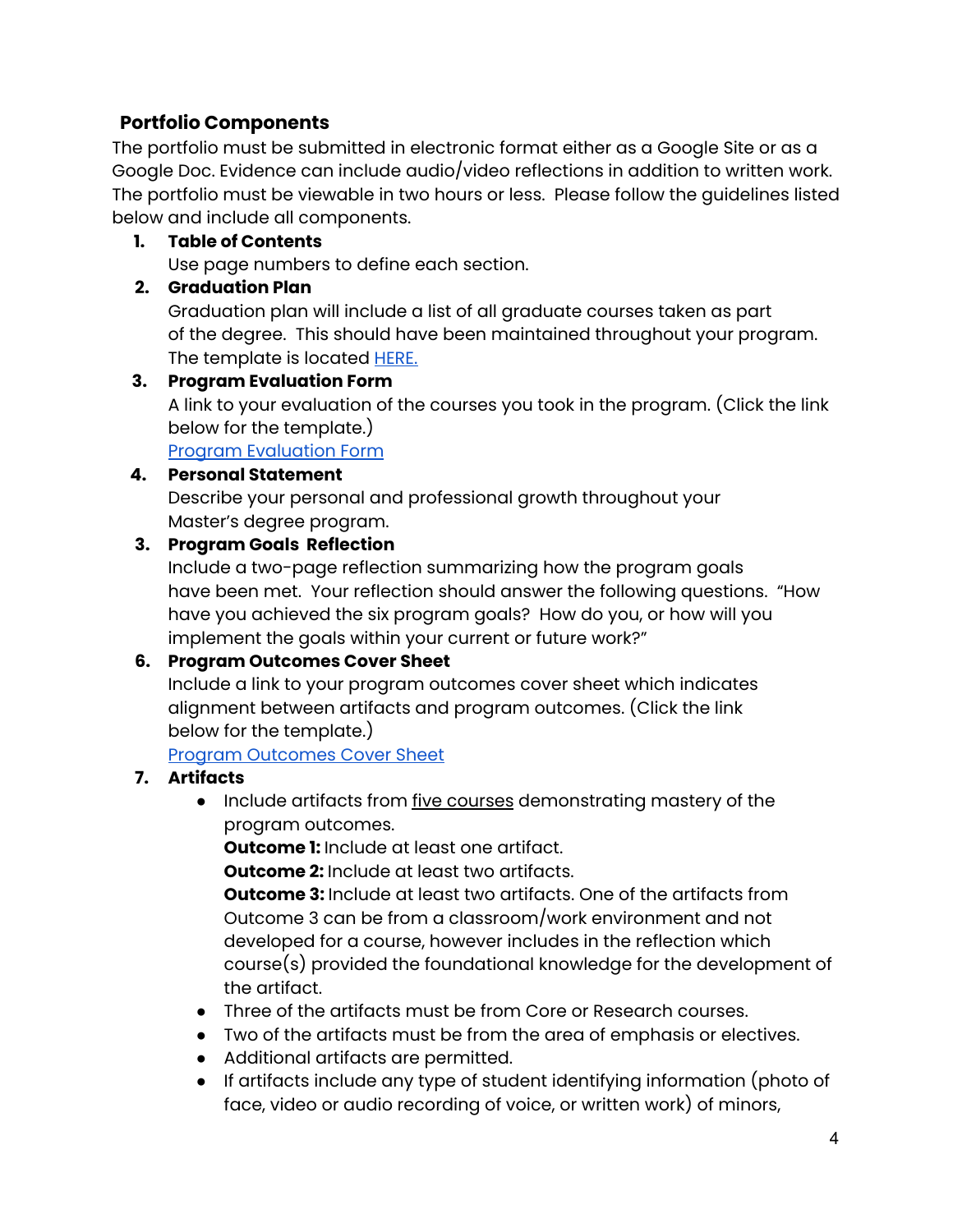names should be removed and proof of permission for use of the article must be attached.

# **8. Artifact Reflections**

Provide a reflection for each artifact explaining which program outcomes are demonstrated with the artifact and how your experiences in the development of this artifact helped you meet this outcome. For program outcome 3, the reflection should include a description of how this artifact will help ensure a sustainable impact.

# <span id="page-4-0"></span>**Portfolio Format and Due Dates**

The portfolio can be submitted as a Google Doc or as a Google Site, but it is imperative that these links are made public so they can be shared with the UWSP Faculty and Staff who will need to access your work. You can do this by getting a sharable link that will allow anyone with that link access to your Google Doc or Google Site and selecting the "Anyone with the link **can view**" option. For directions on getting this set up [click here](https://support.google.com/docs/answer/2494822?hl=en&co=GENIE.Platform=Desktop). Your portfolio should be complete and shared with the director of the Master's program during the last semester/term of coursework. Fall submissions are due by November 1st, Spring submissions are due by April 1st, and Summer submissions are due by July 14th.

# <span id="page-4-1"></span>**Example of Portfolio Format**

[Click here](https://docs.google.com/document/d/1TmYVevxp_is3BxM5LuuGRIajlQPOPPMla7_rhq9wljk/edit?usp=sharing) to obtain a copy of the comprehensive portfolio formatted document.

# <span id="page-4-2"></span>**Comprehensive Portfolio Tutorial**

[Click here](https://drive.google.com/file/d/1byWacMWO_MywbzexdDrahaydATS7tlwq/view?usp=sharing) to view the comprehensive portfolio tutorial.

# <span id="page-4-3"></span>**Examples of Artifacts**

The following example artifacts are minimally representative of what could be included. Many courses will include assignments that may be utilized as artifacts. For alignment of UWSP courses and artifact examples, please click the link below.

# [UWSP Courses & Artifact Alignment](https://www.uwsp.edu/education/Documents/Graduate/MasterDegrees/FINAL%202021%20Artifacts%20Outcomes%20Examples%20List.pdf)

# **Example artifacts for evidence of graduate-level knowledge (Program Outcome 1)**

- Written papers in which topics from the core areas or the area of emphasis (with references) are discussed.
- Concept maps that contains between 20 and 50 concept labels and their appropriate relations.
- Digital presentations.
- Projects demonstrating mastery of core knowledge.
- Recorded lessons where the candidate is teaching content knowledge to others.

#### **Example artifacts for integration of content within the field (Program Outcome 2)**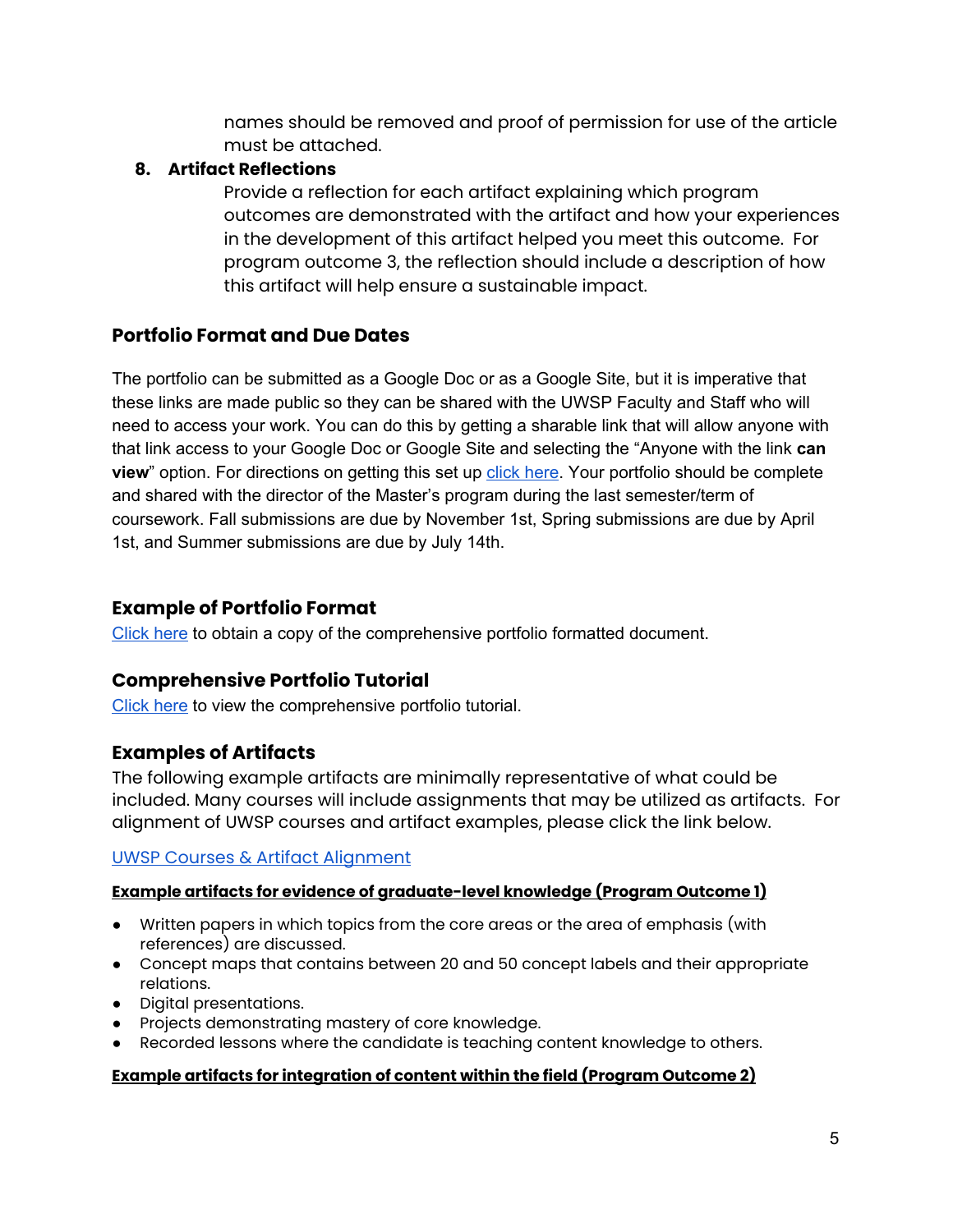- Teaching philosophy statement which includes how the content knowledge in applied within the areas of curriculum, instruction, and assessment.
- A sample unit plan with a minimum of five lessons fully developed that integrates a new content area into an existing class.
- An assessment plan that measures student learning or growth of the target audience. This should include samples assessments (formative and summative), and scoring or rubrics.
- Work that serves as evidence of mastery of the ability to integrate content in the chosen area of emphasis into the chosen professional area.

#### **Examples artifacts for integration and sustainability of evidence-based practices (Program Outcome 3)**

- A set of materials to be used in a school district staff development workshop or workshop in the chosen professional field, that would focus on using new instructional and assessment techniques. This should would include the workshop goals, how it will be implemented, how it will be evaluated, and how follow-up will be provided. If possible, present the workshop. The completed evaluation forms from a workshop presented and a summary of the results can be used to supplement the artifact.
- A set of materials (letter to parents, PTA program, packets of material, etc.) to be used by administrators and teachers to educate parents about using new instructional and assessment techniques.
- A differentiation plan that has been implemented in the professional environment and shared with professional colleagues for feedback. Evidence of refinement of the plan based on feedback and implementation is included.

# <span id="page-5-0"></span>**Portfolio Evaluation**

#### **Submission Information**

The completed portfolio must be in the form of a Google Doc and be submitted via email to [soegrad@uwsp.edu.](mailto:soegrad@uwsp.edu) **This is due by November 1st for a Fall graduation, April 1st for a Spring graduation and July 14th for a Summer graduation.** The director will review the portfolio and will ensure it is reviewed by a minimum of two other faculty members in the School of Education. The student will be informed about the evaluations of his or her portfolio as soon as possible. Portfolios will be identified as Exemplary, Satisfactory, or Developing/Emerging as outlined in the included Comprehensive Portfolio Rubric. Portfolios identified as Developing/Emerging must be improved and resubmitted.

# <span id="page-5-1"></span>**Appendix A: Links to Forms**

Program [Evaluation](https://docs.google.com/spreadsheets/d/1Pre6tJLF6PMyX6O1Yo8YVpwL2qYzR0siWPLvWxtVOXg/copy) Form Program [Outcomes](https://docs.google.com/spreadsheets/u/1/d/1q__Df47EhMZLocf8p8sLzoR1fK74t_PLShbmBsJyvi4/copy) Cover Sheet

# <span id="page-5-2"></span>**Appendix B: Courses and Artifacts**

UWSP Courses & Artifact [Alignment](https://docs.google.com/spreadsheets/d/1caiTJsOKZFT0XUazfpV9vkrIjaUvgkKLTLRIe_t2zJI/edit?usp=sharing)